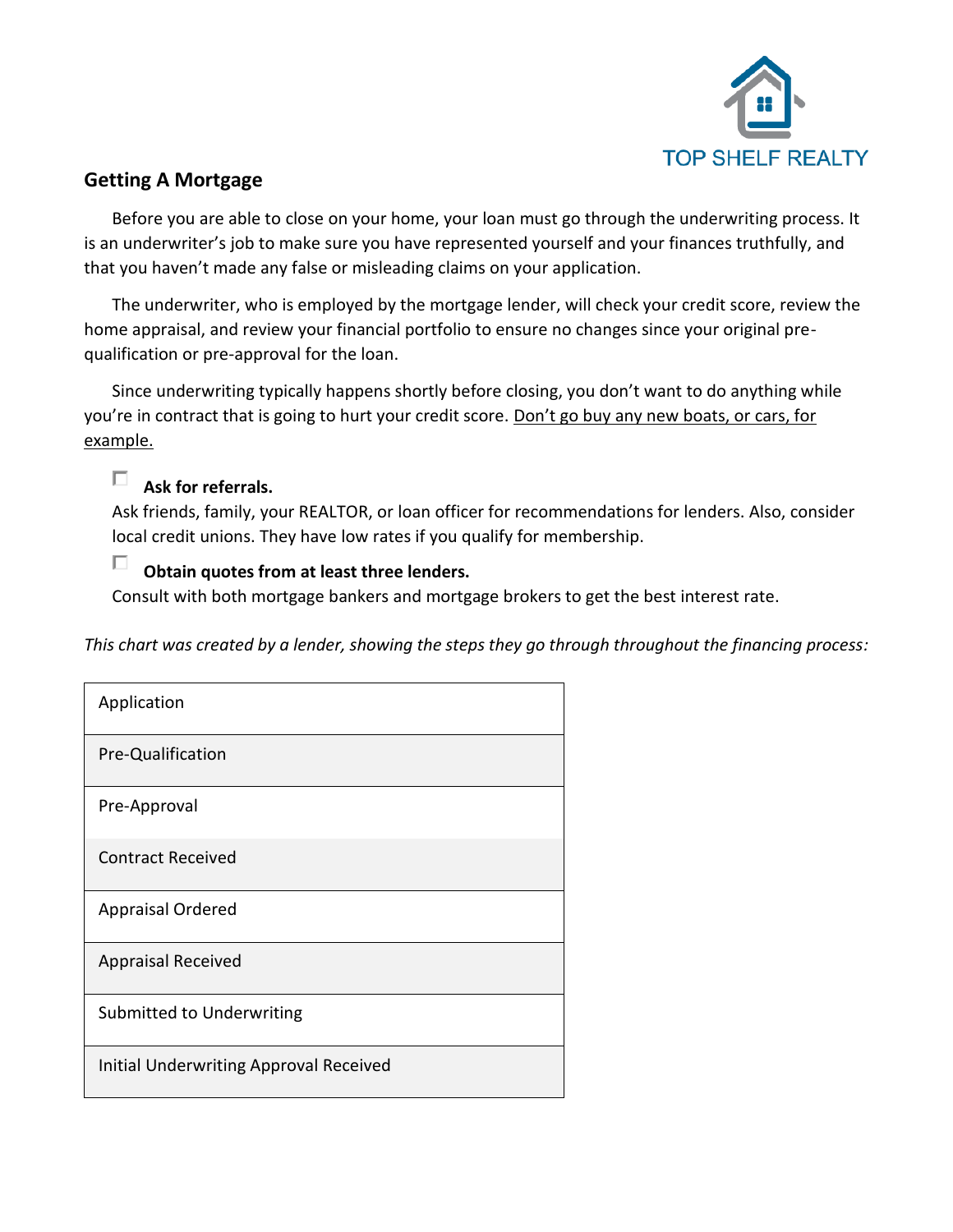| <b>Conditions Submitted</b>                               |
|-----------------------------------------------------------|
| Final Underwriting Approval Received ("CLEAR TO CLOSE")   |
| Buyer has Acknowledged the Preliminary Closing Disclosure |
| Closing Instructions Sent to Title Company                |
| Approved Settlement Statement Received                    |
| Loan Funded!                                              |

### **Home Inspection**

The home inspection gives buyers the right to have the home professionally inspected. If something is wrong, you can discuss your options with your REALTOR. If you are not purchasing the home "as is", you may request that repairs be fixed, or you may decide to walk away. If you are purchasing the home "as is", an inspection will give you a complete list of all recommended or required repairs to the home. You may have the option to walk away, if done within the inspection period terms of the contract.

#### П. **Find a qualified inspector.**

Contact one of the professional organizations to find an accredited, self-employed expert who has performed a lot of inspections. Expect to pay about \$300 to \$500 for a general inspection.

#### П. **Request a detailed report in advance.**

Find out what the finished report will look like first. You want it to be at least 10 pages and include photographs of anything that's wrong.

### $\Box$ **Consider additional assessments.**

Ask your REALTOR if they recommend additional inspections above and beyond the standard one. This will depend on the style of the house and when it was built. A typical example of this is a termite inspection.

### П **Attend the inspection.**

This is your opportunity to ask questions about the infrastructure of the house. Be sure to learn about the operation and locations of the gas and water shut-off valves and the breaker box.

П **Ask the repairman to provide written estimates for all fixes.**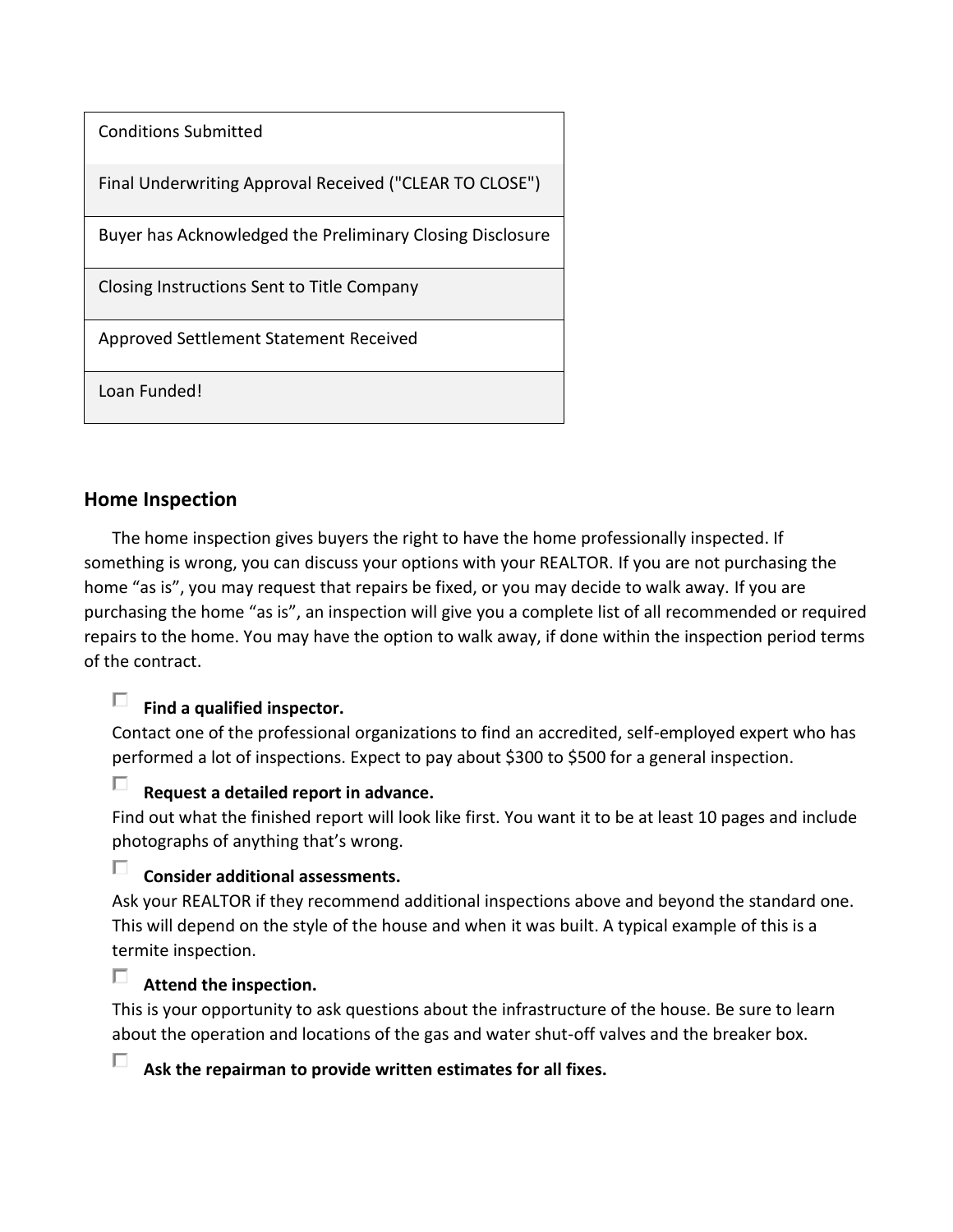### **Purchase Home Insurance**

Now that we have completed our home inspections and are moving forward with the property, it's time to start shopping around for home insurance. We recommend comparing at least 3 different sources. Your current insurance company will have all your data and history on file, so that is a strong place to start. We also recommend speaking with insurance brokers, who can compare multiple companies for you.

You will need to have insurance all lined up before the lender will close and disperse funds.

### **Hiring an Appraiser and Buying Title Insurance**

When you buy a home, you "take title" to the property as the legal owner. This is confirmed and recorded by local public offices. As part of the closing process, your mortgage lender will require a title search, and you'll need to purchase title insurance to protect you from legal claims on your home.

Sometimes unexpected things may happen. A distant relative, or an ex-spouse, may come into the picture and make a claim that they actually own the home and that the seller had no right to sell it at all. Title companies clear title to ensure that this does not happen.

#### П. **Have the property appraised.**

To determine its value, you need an appraiser, which your lender will hire. Make sure the appraiser has a copy of the sales contract to verify what is (and isn't) being sold.

П **Ask your broker to provide a list of comparable properties.**

Point out where the home being appraised has been improved and how that differs from other recent sales.

#### D. **Comparison-shop for title insurance.**

You can choose the provider for this coverage, which protects you and your lender against liens. There's no discernible difference in protection, so you can go with the cheapest option. Just be sure to ask the insurer for their rating.

### **Navigating the Closing Process**

If you're getting a loan, one of the best ways to prepare is to review the closing disclosure (also known as the HUD-1 settlement statement) with your REALTOR. This is the official document which will outline all debits and credits to buyer and seller. It will also outline your mortgage payments, the loan's terms (interest rate and duration), and any additional fees (closing costs). You'll want to compare your closing disclosure to the loan estimate your lender gave you at the beginning. If you spot any discrepancies, ask your lender to explain them.

П **Consider hiring an attorney.** *(Great news – NHTSR's Broker is also a licensed attorney!)*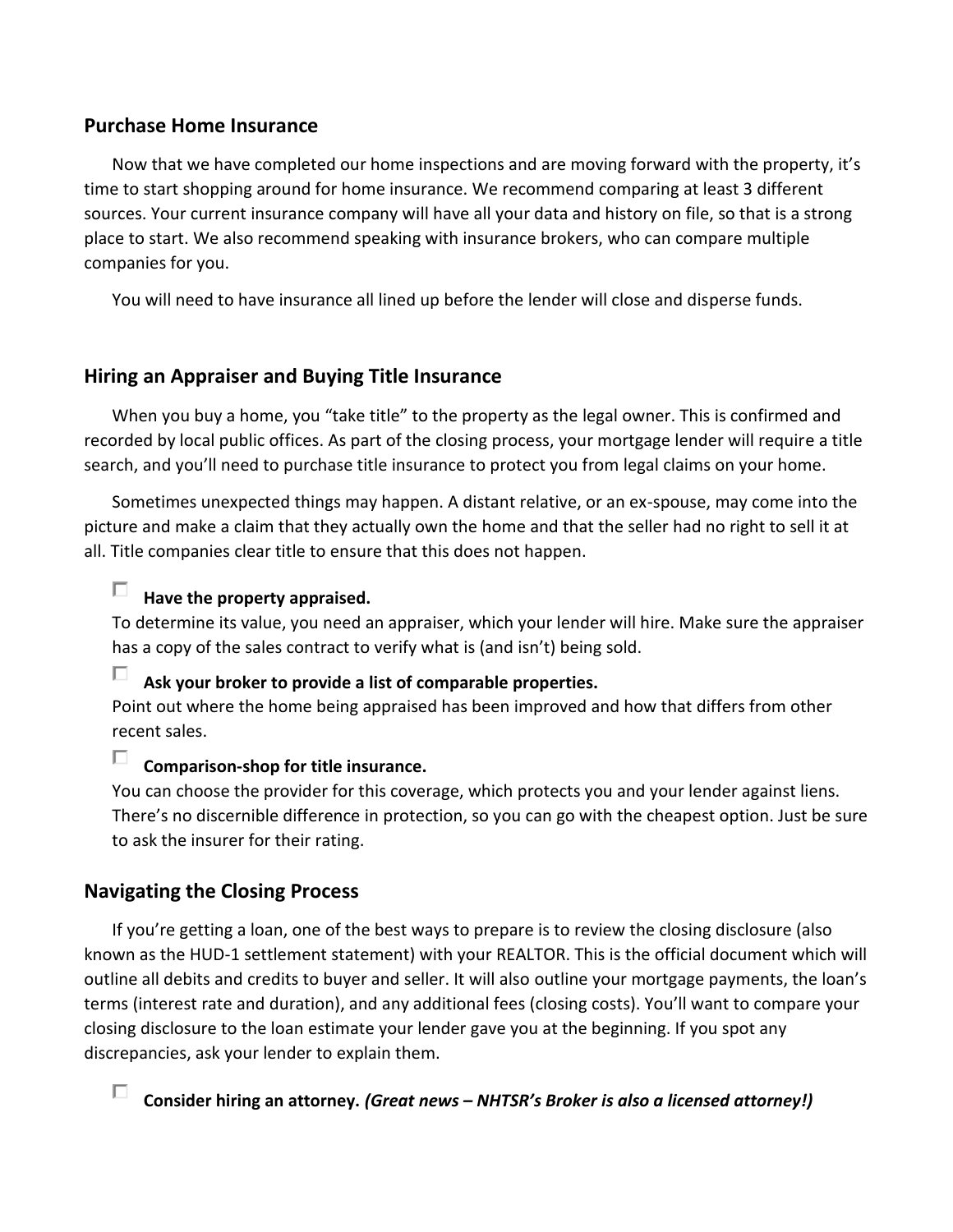Lawyers aren't always necessary for residential purchases, but if your situation is complicated or if you're buying a foreclosure, it's a good idea to hire one.

## **Lock in your interest rate.**

Do so 30 to 60 days before your close.

# **Obtain a detailed list of closing costs from your lender.**

Besides the expense tied to your loan, you may have additional fees, such as title services and transfer taxes.

# **Watch for bogus fees.**

Some lenders charge for preparing documents, messengering papers, or even printing e-mails. It's worth asking to have these items removed from your bill.

## **Conducting the Final Walk-Through**

Most sales contracts allow buyers to do a walk-through within 24 hours before closing. During this walk through, you're making sure the previous owner has vacated (unless a rent-back agreement is in place). You are also double checking that the home is in the same condition as was agreed upon in the contract. This is your last chance to point anything out that you may notice before the closing.

- $\Box$  Verify that all included appliances are in working order.
- $\Box$ Turn on every faucet and flush toilets.
- $\Box$ Plug something into each outlet.
- $\Box$  Check the smoke detectors.
- $\Box$  Test the heat and the air-conditioning.
- $\Box$  Look for water and mold on ceilings.
- $\Box$ Sign the contract.
- $\Box$  Move in.
- $\Box$  Throw a party and invite all your new neighbors. And your REALTOR.

### **Bring the necessary documentation to closing**

- П Proof of homeowner's insurance
- A copy of your contract with the seller
- п. Your home inspection reports
- $\Box$ Any paperwork the bank required to approve your loan